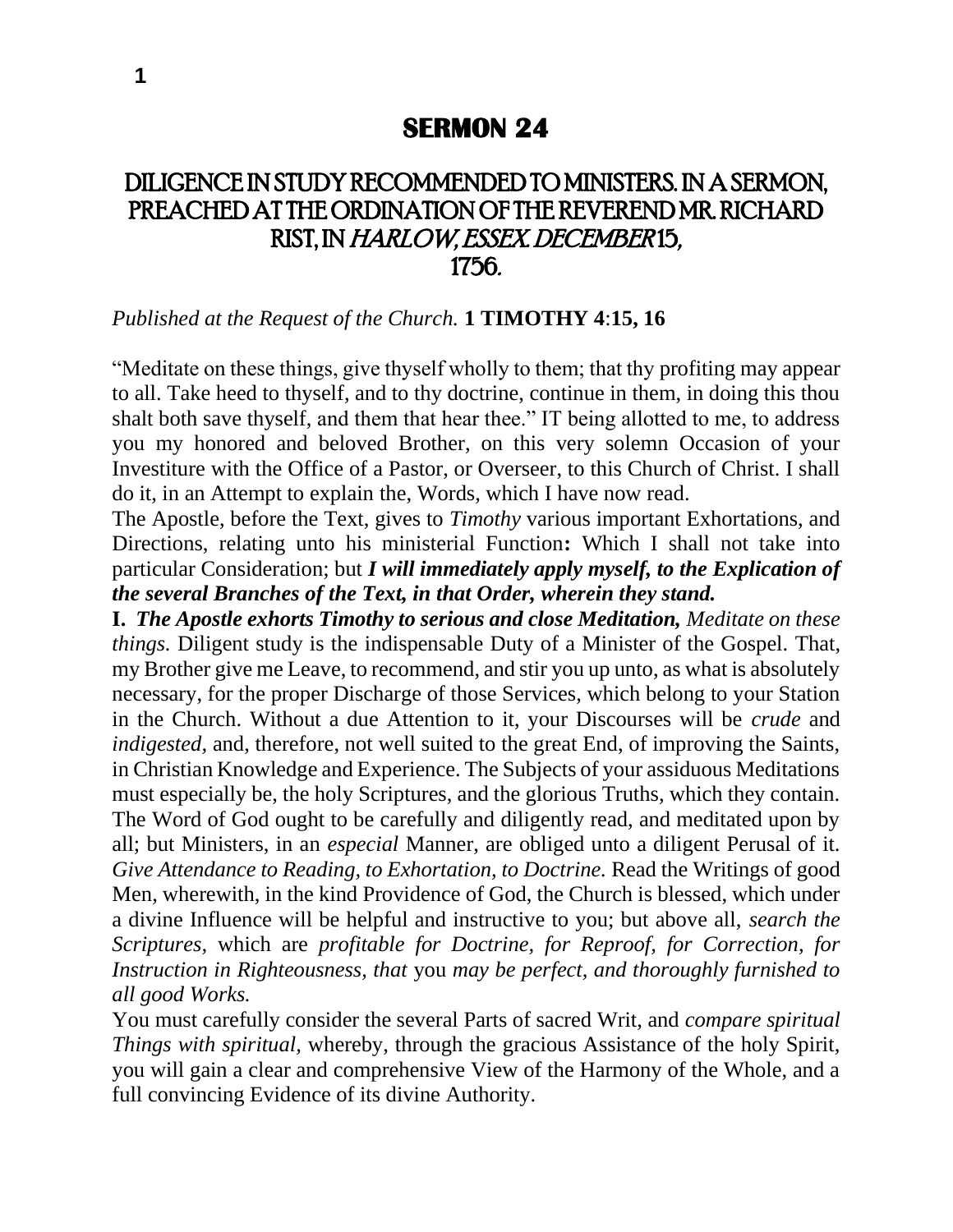Be diligent in enquiring into the proper Meaning of every Text, which you shall at any Time undertake to explain and treat upon. Content not yourself, as some Preachers do, with expressing what is true, though it be not the *genuine* Sense of the Words, which are the Subject of their Discourses. Labor to find out the *real* Import of that Portion of the good Word of God, which you make Choice of, for the Subject of your Sermons. And, also see to it, that you produce proper and pertinent Testimonies, for the Confirmation and Illustration of those Truths, which you apprehend are contained in your Text. Some Preachers seem to be at very little Pains, in either Respect, now mentioned, and, therefore, their Performances, are far from being judicious. And it is very requisite, that you should meditate much on the Doctrines which are contained in the holy Scriptures. If you do not, you cannot reasonably hope to discern their admirable Variety, adorable Depth, strict Connection, mutual Dependence, and beautiful Harmony, nor, in what Respects, some evangelical Truths, agree with others, and wherein they differ. This is your proper Business, as a Minister, and it is that painful Labor, which claims your constant Attendance. For,

**II.** *You are required, to give yourself to them. Or, as the Words may be read: Be thou in them* ( $\epsilon \nu$  τουτοί ισθι). Your Heart ought to be fixed on them, and your Thoughts exercised about them, *most intent*ly, and *generally* also. Not *occasionally*  and *cursorily*; but *constantly,* and *closely.* This is the noblest Employ, wherein our intellectual Powers can possibly be engaged. And it justly demands the Whole of your Time. Do not think it is sufficient, if you now and then devote a few Hours unto this sacred and important Labor, in order to prepare for your Services, in the Pulpit. But fill up your Time with Contemplations on the glorious Truths of the Gospel, even when you are not soon to be engaged in the Work of Preaching. Ministers are not, without Necessity, to be *entangled with secular Affairs,* to their Interruption in an Attendance unto what is of far greater Moment. And, therefore, it is the Ordination of Christ, that those, w*ho preach the Gospel, should live the Gospel.* The End of this Appointment is not, that they may be slothful, and waste their precious Moments in doing Nothing, or worse than Nothing. It is that they may be devoted entirely, unto that honorable Service, to which he has called them, with a gracious View, to the Instruction and Edification of the Church.

My honored Brother do not loiter away the Beginning of the Week in trifling Recreations, or in needless and unprofitable Visits, and think it is enough, at the latter End of it, to prepare for your public Services. Begin to study on the *Monday,*  and continue to do so throughout the Week. Some Persons in this sacred Function, of an extraordinary Genius, and who have had a Taste for polite Learning, it is to be feared have been under a Temptation, to neglect their more necessary and important Studies, unto their own Prejudice, and the Disadvantage of the Church, by the alluring Pleasures which their ingenious Minds have found in Studies of another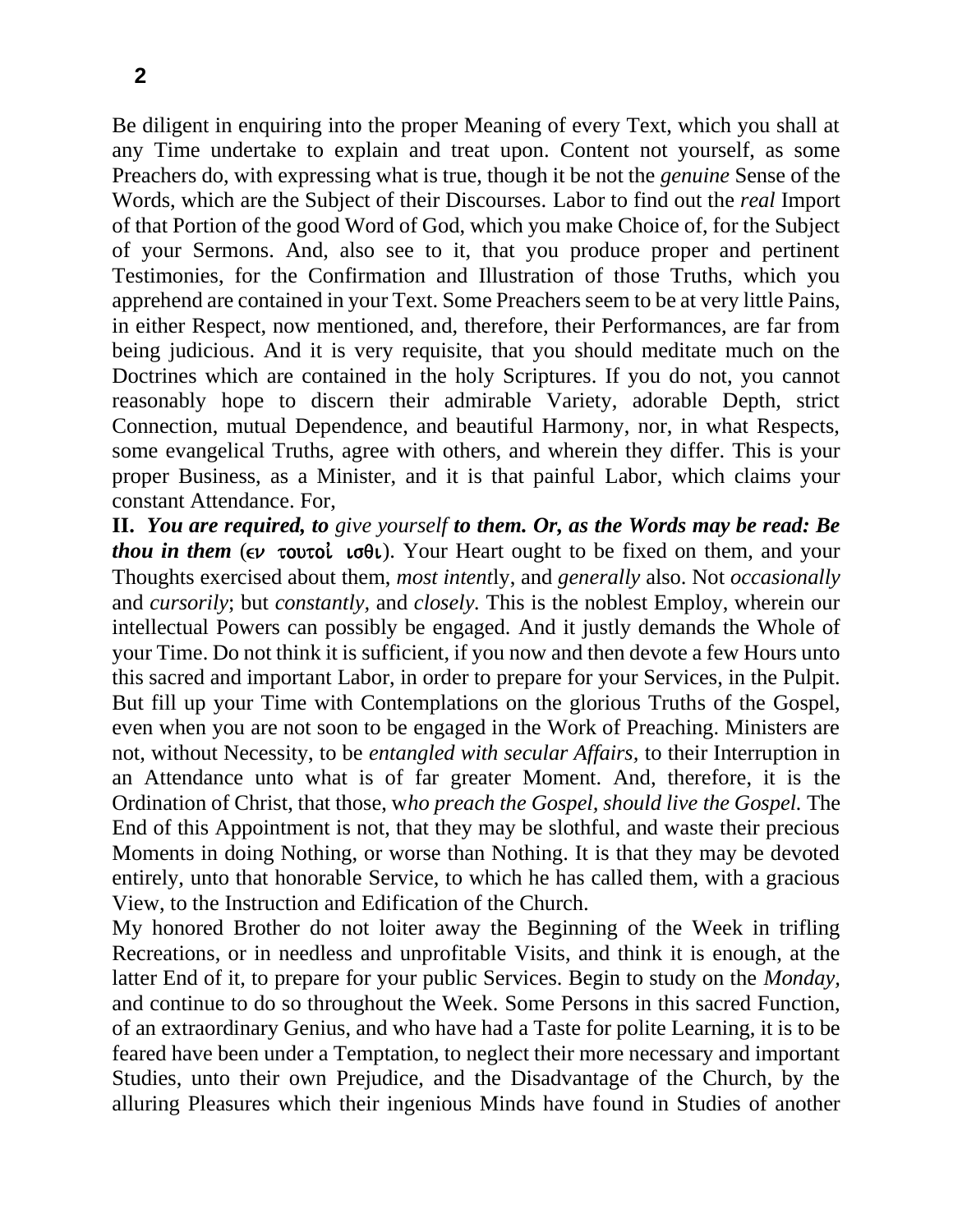Nature. Not that I think it is unlawful or unprofitable, for a Minister, somewhat to gratify his Inclination in that Way. But as Ministers are not to be entangled in the Affairs of the World, unto their Hinderance in a necessary Study of divine Things**:**  So they ought not to spend too much of their Time in the Study of the liberal Arts. For, they are called chiefly to attend to what is far more noble, sublime, and important. Except, nay Brother, you thus devote yourself, unto there divine Studies, you cannot justly expect to improve in an Acquaintance with evangelical Truths, which ought to be your Desire and Aim. As it follows,

**III.** *That thy Profiting may appear to all. Endeavour to give convincing Evidence to all Sorts of Persons, of your Growth and Proficiency in divine Knowledge.* To the Friends, and also unto the Adversaries of Truth. In the Church of God there are different Classes of Christians, viz. *Fathers, young Men, and Children.* Such who are *Fathers,* are said to *have known him, that is, from the Beginning.* Their Judgment and Experience are much advanced, and, therefore, unless you treat of *the deep Things of God,* and in a judicious Manner, your Profiting will not appear to them. Discourses which are crude, and indigested, though the Matter of them may be true, can never gain their Approbation. Others of less Understanding, in spiritual Things, may approve thereof, but they cannot. For, they expect spiritual Demonstration of spiritual Things. Bare Assertions of evangelical Doctrines, without a clear stating of them, and offering pertinent Testimonies for their Proof and Illustration, will not be pleating to them. *Injudicious* Preaching cannot be acceptable to *judicious* Hearers. It is true, that the Number of such Hearers is very small; but that is not a just Reason, why we should content ourselves with treating of the sublime Truths of the Gospel, in a *superficial,* and un-workman-like Manner. Let it be your Desire, and laudable Ambition, to give Satisfaction in the Course of your Ministry, unto the most improved, in Christian Knowledge and Experience, by the Depth, Solidity, Pertinence, and Clearness of your Composures, on those important and glorious Truths, which you are commissioned to preach. Good Judgment, much Care and Diligence, you will find necessary unto this End, and, therefore, be not remiss and negligent; but be painful and laborious in Study.

Again, your Proficiency should appear to *young Men.* That is to Christians, who *are strong, and have overcome the wicked one.* You must in order to this, consider well, the Nature, and Variety of Satan's Temptations, upon different Occasions, and under different Circumstances. What numerous Wiles and Stratagems he makes use of to stir up Lust, to entice to Evil, and to interrupt the Exercise of Grace, unto the great Perplexity, and Grief of the Soul. And you must shew how the gracious Principle opposes and resists this Adversary, by the Guidance and Influence of the Holy Spirit. What are the Reliefs he administers, in Seasons of Temptation, to the Joy of the Soul, and the Increase of the spiritual Part. You will find, that this Branch of your Work, requires a careful Review of those Temptations, which you, yourself, have been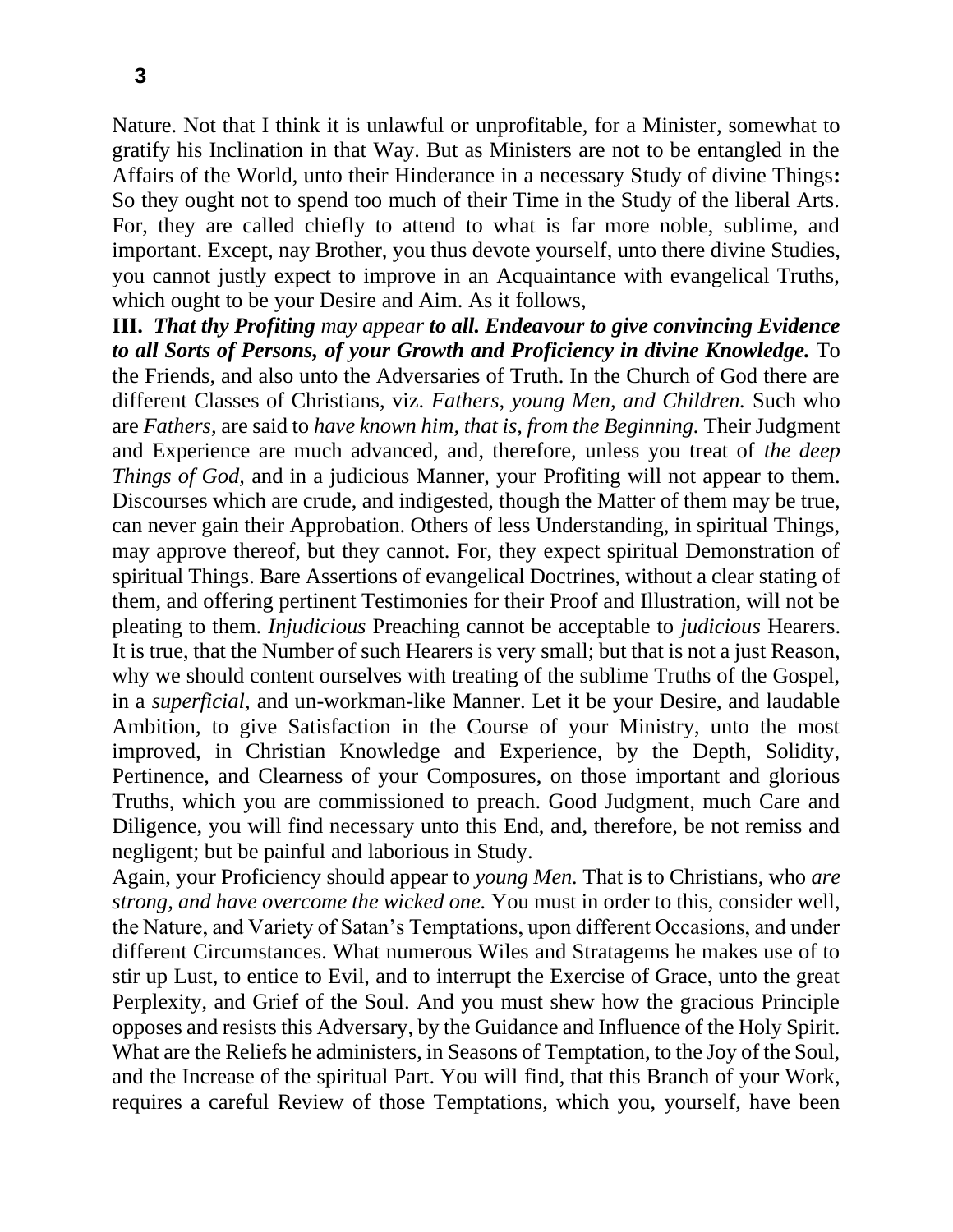attended withal, and the Workings of your Mind, under them**:** As well as a just Observation of the Experience of other Christians. Farther, you must also aim that your Profiting may appear to *Children.* Christ hath *Babes* in His Family and *Lambs*  in His Fold. It is your Duty to feed and nourish them, as well as more knowing and experienced Christians. Then you will *give a Portion of Meat to everyone in due Season.* A Minister should descend to the Experience of the *weakest* Saint in flaming his Discourses, that he may comfort, and bring him forward, in heavenly knowledge. This requires much *Tenderness, Care and spiritual Skill.* Without a proper Consideration, of, what are the genuine Acting's of Grace, under Convictions of Sin, and the Temptations, which usually attend the Soul, upon a Sense of Guilt, being impressed on the Mind, together, with those Fears, which are often, thereby produced, you will not be well qualified to assist and comfort the weak Saints, in their distressing Perplexities, concerning their Pardon and Salvation, about which, this Class of Christians, are often Times, very solicitous. Be careful, in treating on Faith, that you do not stumble these *Weaklings,* in Christ's Family, by the Manner of your expressing yourself. Consider that Faith in all, is not *strong,* that in some it is *weak.* Its Nature, and the Kind of its Acting's, are the same in all, and it respects always the same Objects, and is productive of the same Fruits; but it does not act with equal Vigor in all, nor in the same Person at different Times.

Once more, let your Proficiency be manifest unto the Adversaries of Truth. Ministers *are set for the Defense of the Gospel.* And, therefore, they should endeavor to obviate those Objections, which are raised against it, by erroneous Persons, and to confirm its glorious Truths, with clear and solid Arguments, drawn from the Word of God that the *Mouths of Gainsayers may be stopped.* Some are Enemies to Revelation itself, and employ all their Wit to banter and run it down. There *Infidels* we must labor to silence, by shewing, that, what they object to the Holy Scriptures, *is fallacious, groundless,* or *absurd,* and, therefore, by no Means conclusive. And, we should labor to prove, that our Belief of Divine Revelation, is built upon *rational*  and just Evidence, which is not attended with any Difficulty; For, that Evidence is as clear, as the Sun, in itself, though not discerned, perhaps, by some, through a Want of due Attention to it, or by the powerful Influence, *of unreasonable and strong Prejudices,* which they have contracted. Thus, my Brother, your Aim and your Endeavour ought to be, to give Proof to all Sorts of Persons, that you are a *good*  Proficient in Divine Knowledge.

May the Lord assist you, conscientiously to use those Means, which he hath appointed to that End; and may his Blessing be upon you therein! And this your Proficiency should be *in all Things* ( $\epsilon \nu$   $\pi \alpha \sigma \nu$ ), in every Branch of your Work, as a Minister. And, therefore, it is necessary, that you should thoroughly study every Doctrine, *legal* and *evangelical* All Cautions, Exhortations, Precepts, Reproofs, and comforting Promises, that you may be *apt to teach,* and that you may be *a Son of*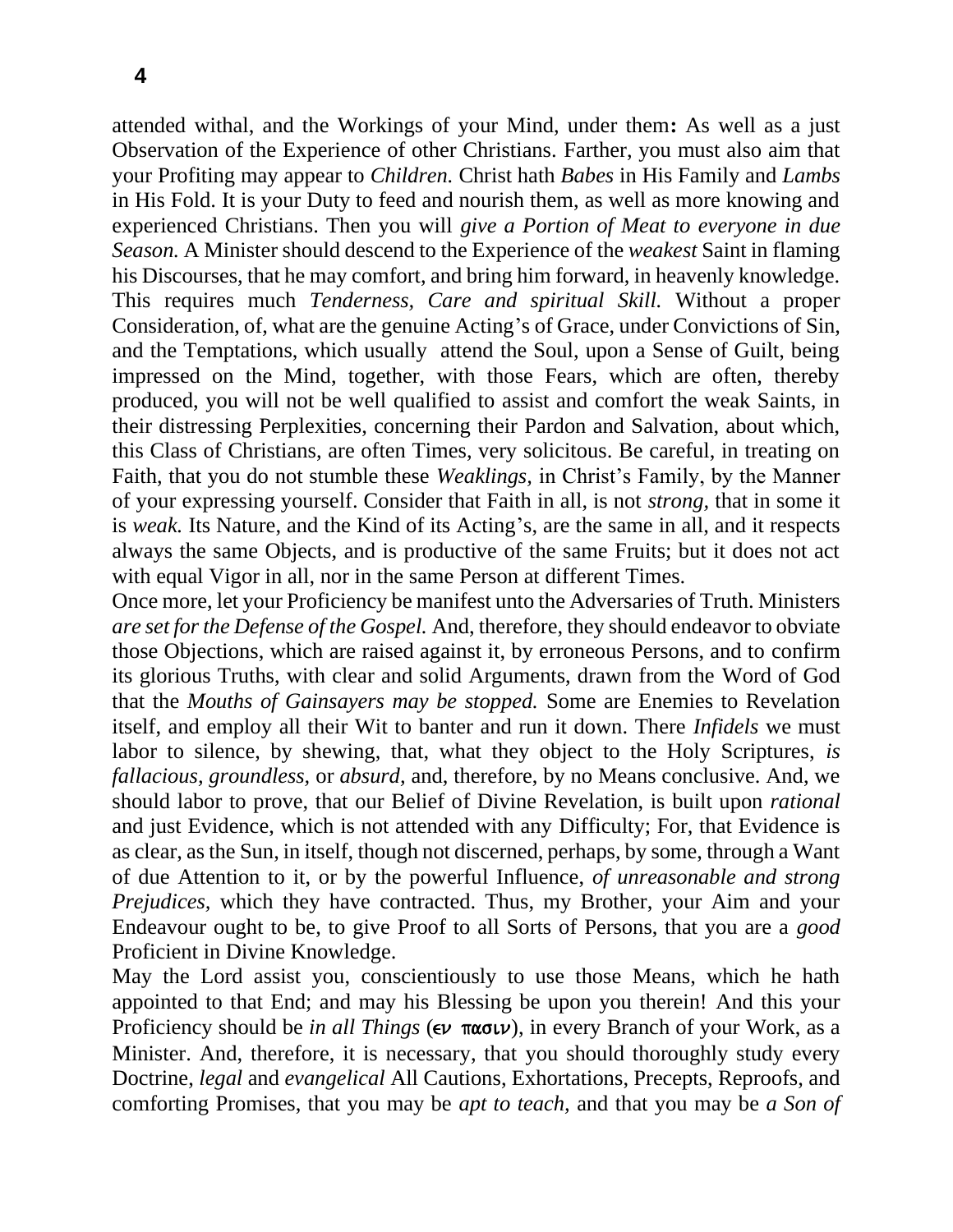*Thunder,* to the stupid and careless, *and a Son of Consolation,* unto the Mourners *in Zion.*

**IV.** *Take Heed to thyself. This Branch of Advice respects you as a Man, a Christian, and a Minister.* You should take Heed to yourself, as a Man. Though Ministers are called to Self-denial, that they may serve the Church of Christ, and preach His Gospel, it is lawful for them, prudently to consult their own Welfare, and the Good of their Families, that they may be supplied, with the Necessaries of Life. And this is a Duty incumbent on them, in common with other Men. Take a prudent Care of your Health, to preserve it, that you may continue capable of attending to those laborious Services, which belong to your Station, in the Church. It is of greater Importance to take Heed to yourself, as a Christian Be careful of your *spiritual Welfare.* While you aim at the Edification of others, neglect not your own, if you do, it will be attended with sorrowful Effects. For, *Leanness* of Soul will be the Consequence of such Neglect. Consider this *awful* Truth, that you may profit others, and not yourself, by your ministerial Services. Spiritual Advantage can no otherwise accrue to our Souls, by the Doctrines we preach, than in *mixing Faith* with them. And, therefore, it is very necessary, that we should design acting our Graces, in the Exercise of our Gifts Without that, though our Abilities may be improved, our renewed Part, will decline in its Vigor — Grace will not *thrive* in our Hearts, unless it is *frequently* acted on those precious Truths, which we are commissioned to preach. Remember, my Brother, that in this Sense, you must be mindful of your *own Vineyard. You can't be too much so.* It is a melancholy Thing to feed others, and *starve* our own Souls, through Negligence in this Matter, which, perhaps, may have been too much the Care, at least, *with some of us.* May *the good Lord convince* us of, and humble us for our Sin, and Folly herein! It is not enough, to please, and even to do Good to others, by our ministerial Labors, if we ourselves receive no spiritual Benefit by them. We ought to observe with what Frame of Mind, we study and preach. Whether we think and speak of the great Things of God, with that holy Reverence, which they justly demand. They are adorable in their Nature, and, therefore, we ought to contemplate on, and express them with great Seriousness and Awe. Evangelical Mysteries should be studied, and treated of in the most reverential Manner, because of the Divine Glory which there is in them, above all other Subjects whatsoever. A due Consideration thereof, will tend to ingenerate and promote in you, a becoming Frame of Soul, when you are conversant about them, in your Study, and in the Pulpit.

Again, take Heed to yourself, as a Minister. Neglect not; but *stir up the Gift,* that is in you. Be diligent in the Use of all those Means, which God hath appointed, for the Cultivation, and Improvement of it. If you are not, how can you hope for its Increase, or even for the Continuance of it, with you, in any tolerable Degree? If we are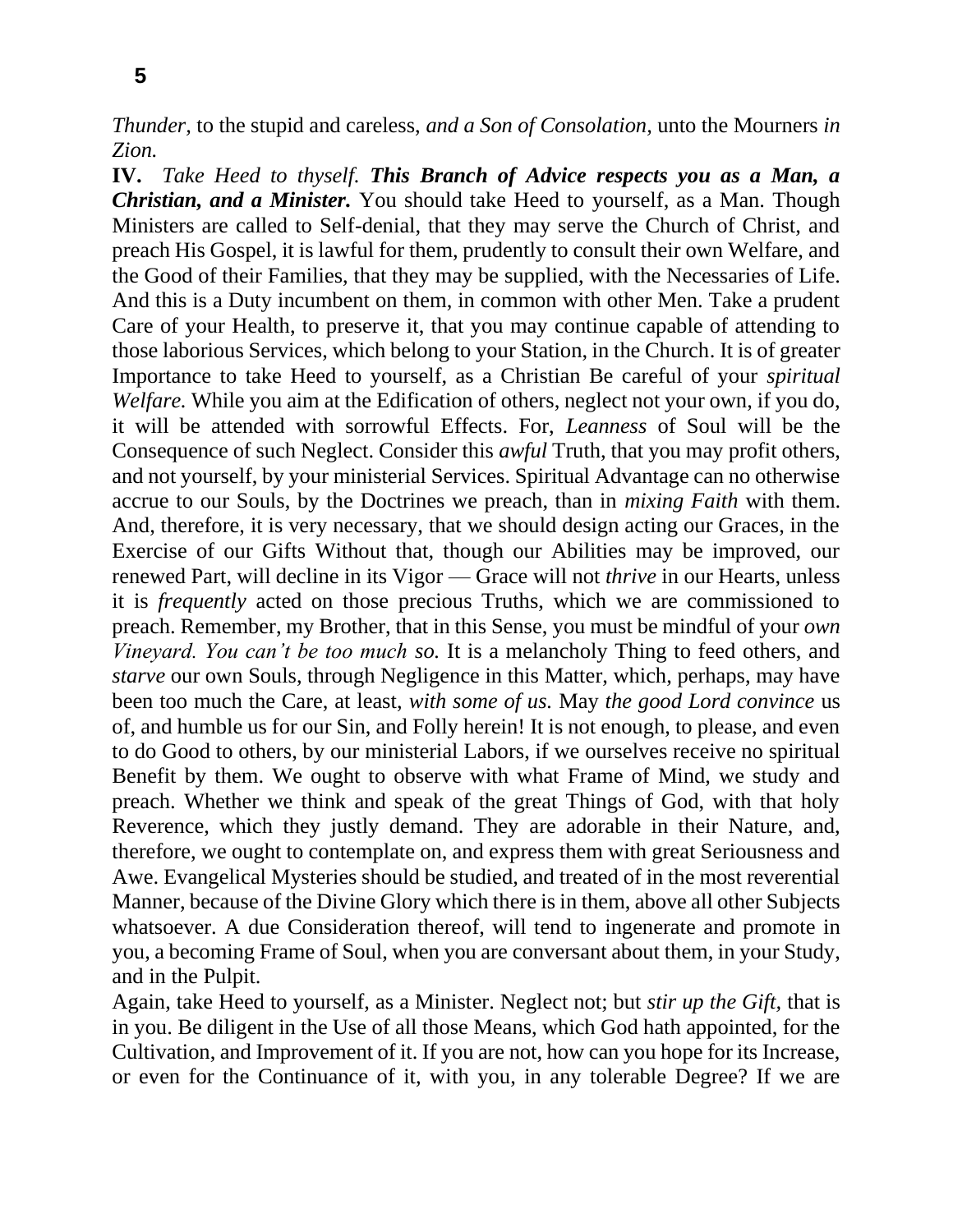negligent and slothful, we can't reasonably, have any Expectation of increasing our Furniture, for the Service and Benefit of the Church.

And be cautious how you conduct yourself, in Conversation, and in those Visits, which you pay your Friends. Christians are of very different Tempers, and sometimes it falls out that they have different Interests, and are at Variance. And, therefore, great Prudence, is necessary in converting with them, in such a Circumstance. Without it, you may do much Injury. Let *the Wisdom of the Serpent, and the Innocence of the Dove,* be united, in whatever you express, on such Occasions. Sometimes, Silence may be best. Very often, a *silent* Tongue, is an Evidence of a wise Head. I lay it again, very often, a *silent* Tongue is an Evidence of a *wise* Head, in a Minister, whose Office leads him to converse with Christians, among whom, through one Cause or another, Differences arise in this State of Imperfection. If you cannot heal Breaches, be sure not to *widen* them, through a Want of Caution, in what you at any Time, say, to either of the Parties, at Difference. **V.** *You must, my Brother, take heed to thy Doctrine. Consider well and examine, what you deliver in the Name of God, to his People.*

See to it that those Principles, which you advance and inculcate, agree with the Holy Scriptures. Permit me to mention five *infallible* Rules, whereby all Doctrines, may be tried, and their Truth, or Falsehood, determined, viz. *Doctrines which are calculated, to promote the Glory of Divine Grace***:** *Which exclude Boasting in the Creature***:** *Which are a Foundation of Strong Consolation, in the Saints***:** *Which are according to Godliness***:** *And which are consistent.* I call them *infallible* Rules, because they are *most plainly scriptural.*

**1.** The first Rule, whereby, I would advise you to try Doctrines, is this**:** If they are *calculated to promote the Glory of Divine Grace.* By Grace, I do not mean the Benevolence and Bounty of God, as the Creator, and Upholder of all Things, which are of universal Extent. *God is good to all, and His tender Mercies are over all His Works.* Wherein, He acts according to that infinite Goodness, which is natural to Him. Some seem to have no other Conception of Divine Favor, which is the Cause of Salvation, than that it is, this universal Good Will of God, as Creator, whereof all Creatures, are the Objects in their Creation-State, which is as great a Mistake, as can be, on this momentous Subject. Divine Love, which is the Origin of our Salvation, is the sovereign Pleasure and Good Will of God. There is a *Fitness* in the Exercise of Goodness towards all Creatures, as they were formed by their Almighty Creator; but God does not provide for the Recovery of guilty Creatures, because it is ft, in *itself,* that He should so do**:** Or, because it is agreeable to Goodness, as it is *natural*  to Him. If this was the Fact, then God would not be at Liberty to save, or not save Sinners; but making Provision for their salvation, would be *necessary* to Deity. For, all Acts of Goodness, as it is *natural* to God, are *necessary,* and *not free* Acts of His Will, though His Will acts *freely,* in determining to put forth such Acts of Goodness.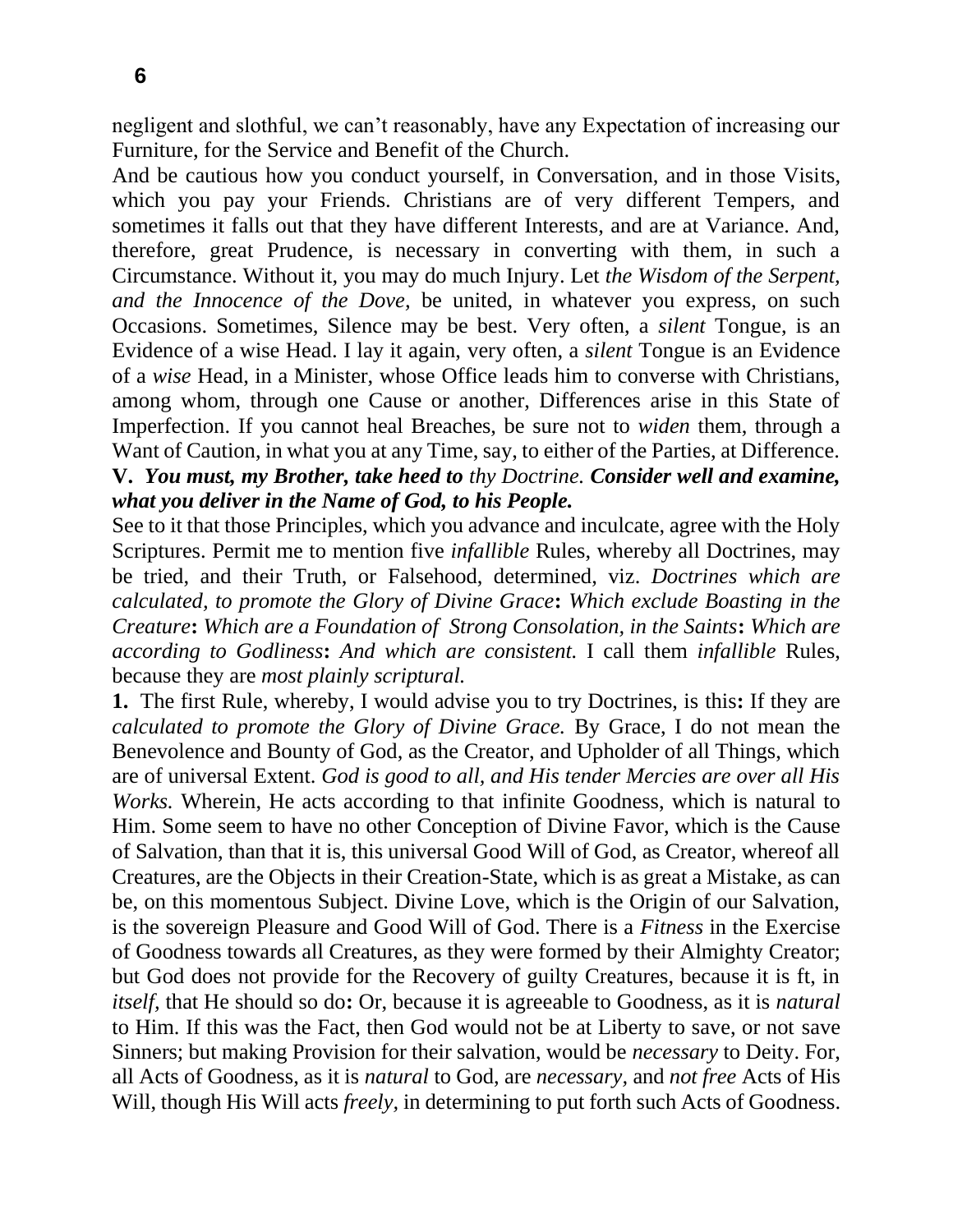Divine Grace to which our Salvation is owing, is absolutely free Favor, which acts without any Inducement, or Motive, in its Objects. If we consider the Temper and Conduct of the Subjects of Salvation, *naturally,* we must be convinced of the Truth of this, I think. *Are they not under the Dominion of Sin? Is not that the governing Principle in them? Are not their carnal Minds Enmity against God? Are not their Minds alienated from the Life of God?*

And as to their Conduct**:** *Have they not their Conversation, according to the Lusts of the Flesh, fulfilling the Desires of the Flesh, and of the Mind? Are they not foolish, disobedient, deceived, serving divers Lusts and Pleasures, living in Malice, and Envy, hateful, and hating one another?* What can there be, in such, to invite the merciful and kind Regard of God to them? Men in order to disprove, the *absolute*  Freedom of Divine Favor, in the Affair of our Salvation, are obliged, to rise up in *fat*  Contradiction, to this *displeasing* Representation, of the Disposition of our Minds, and of our Conduct, in our natural State. And to maintain, that in Fact, we are not so corrupt, in our Hearts, nor so criminal in our Behavior, as the Scripture represents us. *By Grace we are saved* (Ephesians 2:8.). *The Kindness and Love of God our Saviour towards Man appeared, not by Works of Righteousness, which we have done*; *but of His Mercy hath He saved us* (Titus 3:5.). *It is of Faith, that it might be by Grace* (Romans 4**:**16.). Our Salvation is *entirely,* and *absolutely* of the Grace of God, without any Works of ours. The Admission of them, as concurring Causes, with the Grace of God, destroys its true Nature. For, *if it be of Works, then it is no more Grace* (Romans 11**:**6.). The Design of God, in our Recovery, is to magnify the Riches of His Grace**:** My Brother, try all Doctrines by this Rule, it is an infallible one. And, therefore, you may be assured, that whatever Principle, is not calculated to promote the Glory of Divine Grace, it cannot be true, by whom so ever it is embraced or advanced. Let it, therefore, never have Place in your Preaching.

**2.** The second Rule for your Trial of Doctrines, is this**:** They must be such, as exclude Boasting. *Where is Boasting then? It is excluded. By what Law, of Works? Nay, but by the Law of Faith* (Romans 3**:**27.)*. Not of Works left any Man should boast* (Ephesians 2:9.). Boasting is *absolute,* or *comparative. Absolute* Boarding, is this**:** A Man's affirming, or insisting on it, that he has in the Course of his Life, performed the Whole of his Duty, and in such a Manner, as the Law requires, and, that, therefore, he has a Right to Life, according to that Law, which is the Rule of Action to him. This *Kind* of Boasting cannot have Place, in any, who acknowledge, that they are Sinners, and stand in Need of Salvation. And, therefore, it is not that which the Apostle contends, is not to be admitted, in the Affair of Salvation. *Comparative* Boasting *only* can be intended, which is this**:** An Opinion, that by a proper and wise Improvement of those Means, which are afforded us, to that End, we have secured to ourselves Life and Happiness, which some others, have foolishly neglected to do, and, therefore, perish. In the apprehension of many, the Fact *stands*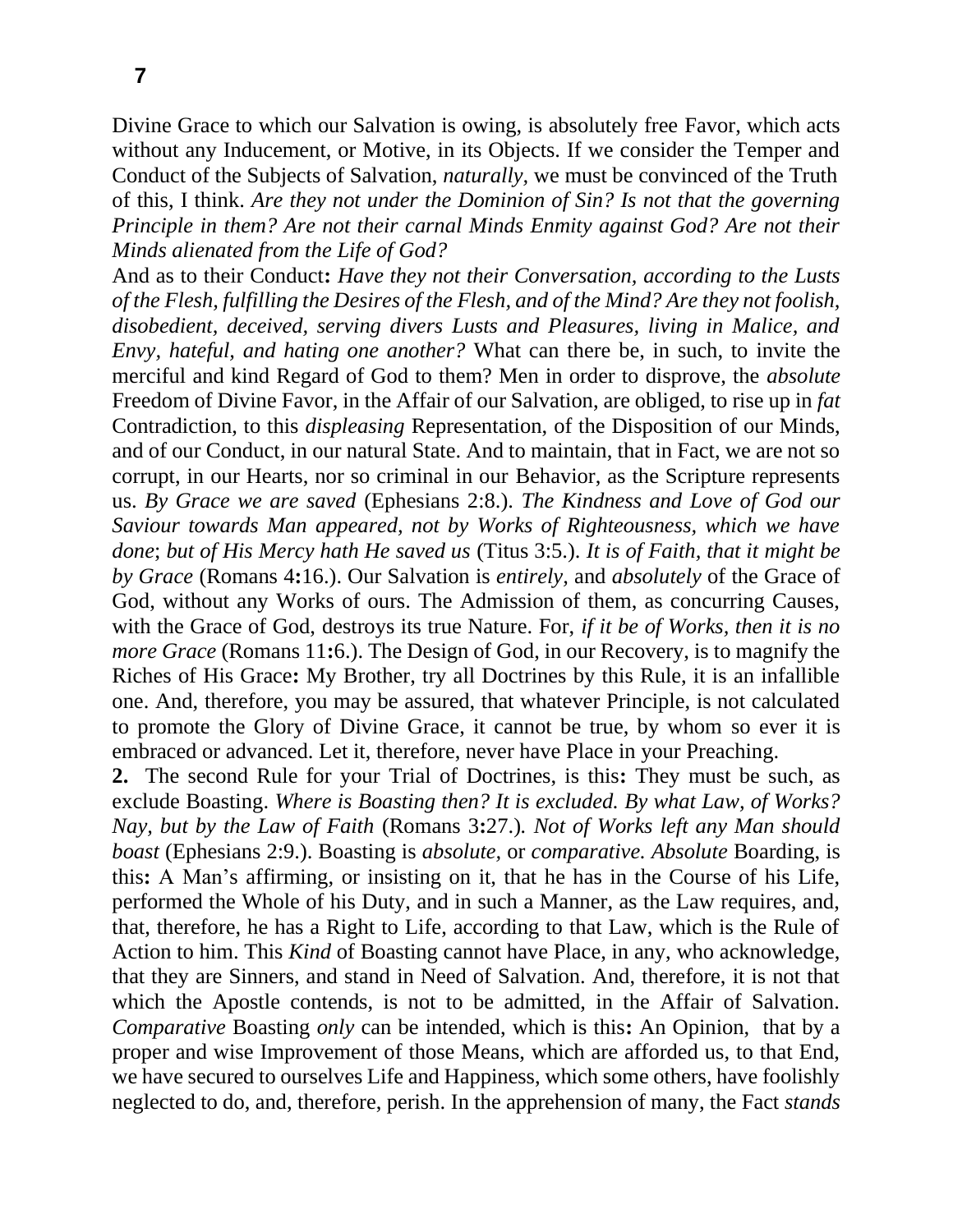thus, with Men, in the Business of Salvation. God is pleased in infinite Benevolence and Goodness, to make Proposals of Pardon and Peace to them, and affords them, such Helps and Advantages, as are sufficient, if they are not wanting to themselves, to enable them to obtain these Blessings. Some act the *wise,* and others the *foolish*  Part, in the Enjoyment of those Helps and Advantages, and, therefore, the Event is different, according to their different Behavior, in the same advantageous Circumstances. For Instance, *Peter* and *Judas,* through Divine Clemency and Mercy, are favored with Overtures of Pardon and Salvation, and both have Assistances of the same Kind, to facilitate obtaining those Blessings, yea, which are sufficient to that End, if wisely improved by both. *Peter* he is so prudent, as to consult his own Welfare, and makes the belt Use of those Helps, and Advantages, and, thereby, obtains the great Blessings, which God, in his infinite Mercy offers, and promises to bestow, upon such a wife and prudent Behavior. On the Contrary, *Judas* he is foolishly regardless of his eternal Peace, and neglects to improve those Aids and Assistances, which God mercifully grants him, whereby, he also might obtain Life and Happiness, and, therefore, he misses of the Blessings, which are offered and promired, to be given, upon a different Behavior, Now, if this is the true State of the Care, *Peter* hath proper Ground for a *comparative* Boasting, or the same Reason, for paying himself a Compliment, and applauding his own Wisdom, as *Judas* hath for Censuring himself and condemning his own Folly. Because, each had the *same gracious* Tenders, and the *same Kind Helps,* and, therefore, the Welfare of *Peter* is owing to his own Wisdom and Care, as the Destruction of *Judas* is the Effect of his own Folly, or Neglect. For, *Peter* was not determined, by Divine Influence, to act, as he has done; but his Determination, to act the wise Part, he hath acted, followed, upon a *rational* Consideration of the *Fitness* and *Wisdom* of so acting. And it was possible, for *Judas,* to have determined, to act in the very same Manner, and, thereby, to have obtained the very same Benefits, as *Peter* hath acquired a Right unto. This is that *Boasting,* which is excluded in our Salvation, and, which it is impossible, that any should have Foundation for. Because, the *Whole* of our Holiness, in *Principle,*  and *Acts* is from God, as the efficient Cause thereof. And if he intends to save you, he will certainly bring you to this humble and grateful Acknowledgement, that you *are nothing,* and that it is**:** *By His Grace, you are what you are.* Allow me, my Brother, to press it upon you, to try your Doctrine by this Rule, which is so plainly laid down in Scripture, and be lured to reject every Principle which agrees not with it.

**3.** The third Rule for your Trial of Doctrines is**:** *If they are a proper Foundation, for strong Consolation in the Saints.* It is the Will of God, that Believers should enjoy such *Consolation* (Hebrews 6:18.). And, therefore, Sentiments which are not suited to produce and maintain it in them, cannot be true, by whom so ever they are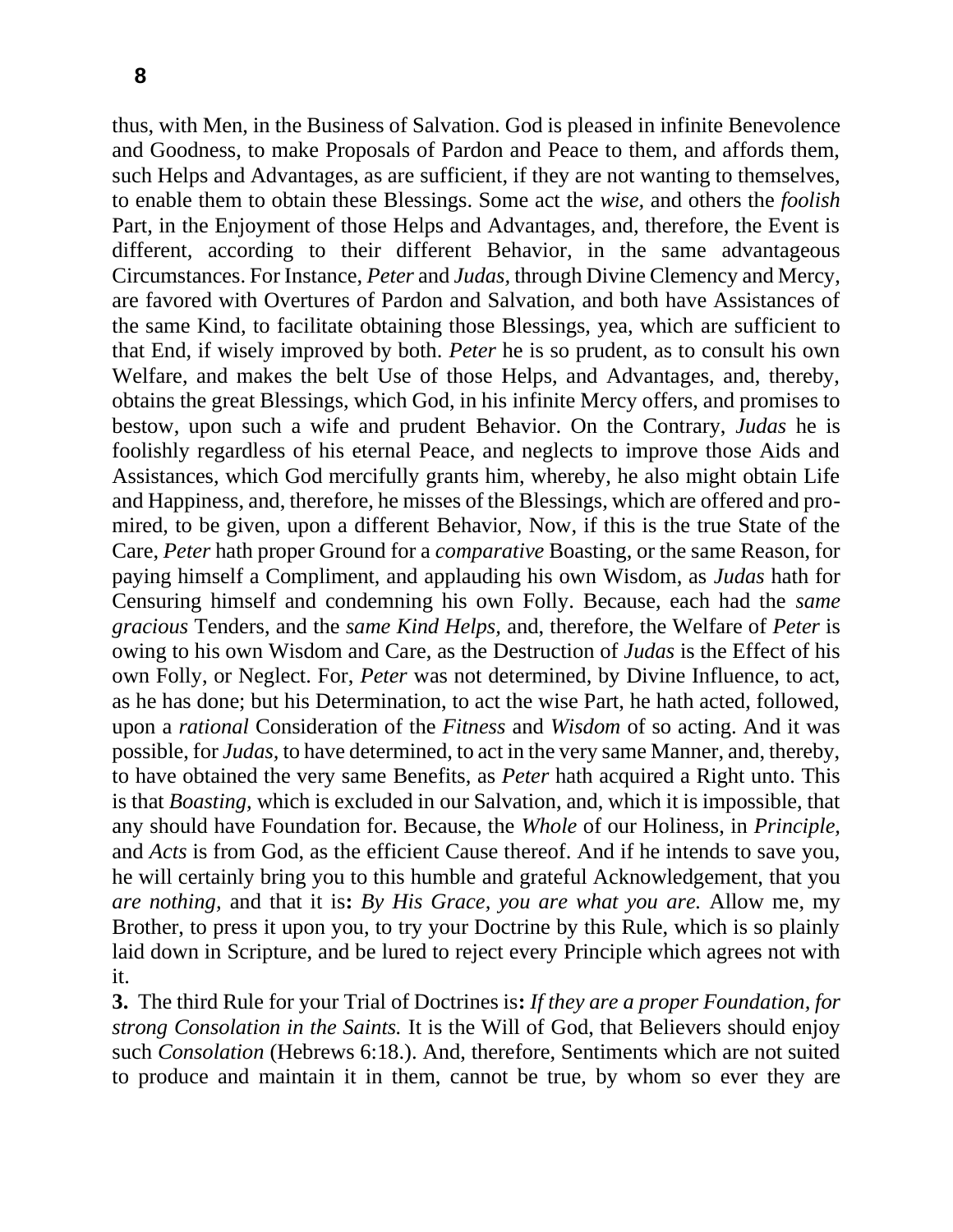embraced, and propagated. Their Peace and Comfort, spring from, and are founded on the Security of their most important Interest, viz.

The eternal Salvation of their Souls. If that is save and secure, their Joy will be full; but if it is a Matter, uncertain and precarious, *in itself* because it is not *effectually*  provided for by God**:** They will fall into Dejection and inexpressible Perplexity. Nothing can more make the *Hearts of the righteous sad, whom the Lord would not have made sad,* than a Supposition, that their everlasting Welfare is doubtful, in *itself*. Which it must necessarily be, at least, if the Pardon of their Sins, if the Justification of their Persons, and if their Perseverance, in Faith, and Holiness, depend on their own *fickle* and *corrupt* Will, without a *determining Influence,* upon it by Divine Grace. Others, who are unacquainted with the *Plague of their Hearts,*  may think it is a sufficient Ground of Peace, to have Offers of Pardon and Salvation, with Aids afforded, to facilitate obtaining a Right to them. But such, who are convinced of their *Impotency,* and the *Naughtiness* of their Hearts, can hear of Nothing more *dismal,* than this**:** That their future Happiness depends upon, the free Acting's of their own Will, without being determined in its Volitions, by the good Spirit of God. Because they know that their Determination, to choose what is spiritually Good, is *only* and *entirely* the Effect of the Grace of God. I may proceed much farther, and affirm, that if it is Fact, *that final* Salvation, is dependent on the Will of the Saints, without an effectual Influence upon it, by Divine Grace, their future Blessedness, is a Thing impossible, and that they certainly know, it must be. Because, they are sensible, that all Acts of Holiness in them, are the *pure* Effects, of an efficacious Operation, of God upon them; Who *worketh in them, both to will, and to do, of His good Pleasure.* And therefore, my Brother, fail not to examine your Doctrine, by this Rule; you may be assured, that no Principle, which is not calculated, to admi*nister strong* Consolation, to regenerate Persons, can be true; however plausible, at first View, it may seem.

**4.** The fourth Rule for the Trial of Doctrines is**:** *Whether they are according to Godliness?* No Principle can come from God, which gives Countenance to Sin. Or, which supposes, that a *lower* Degree of Obedience, is required of us now, because, of our Incapacity, to yield a perfect and sinless Obedience, through that Depravity, which attends us. To accommodate the Law, to our present Weakness, in its Precepts, is, as I remember, that excellent Divine Dr. *Owen, s*omewhere says, speaking in Relation to some other Things, *the worst Kind of Antinomianism.* And to affirm, that we are not under the Law, as a Rule of Action is down-right *Libertinism.* That, necessarily implies, that no Acts are unlawful, or sinful. For, w*here no Law is, there is no Transgression.* We are not freed from the Law, as a Rule of Conduct, nor is any Abatement made, in its preceptive Part. Neither, does the Divine Law-giver make any Allowances, for our Defects, or Imperfections, and what are sometimes called, our *unallowed,* and *involuntary* Sins, and justify our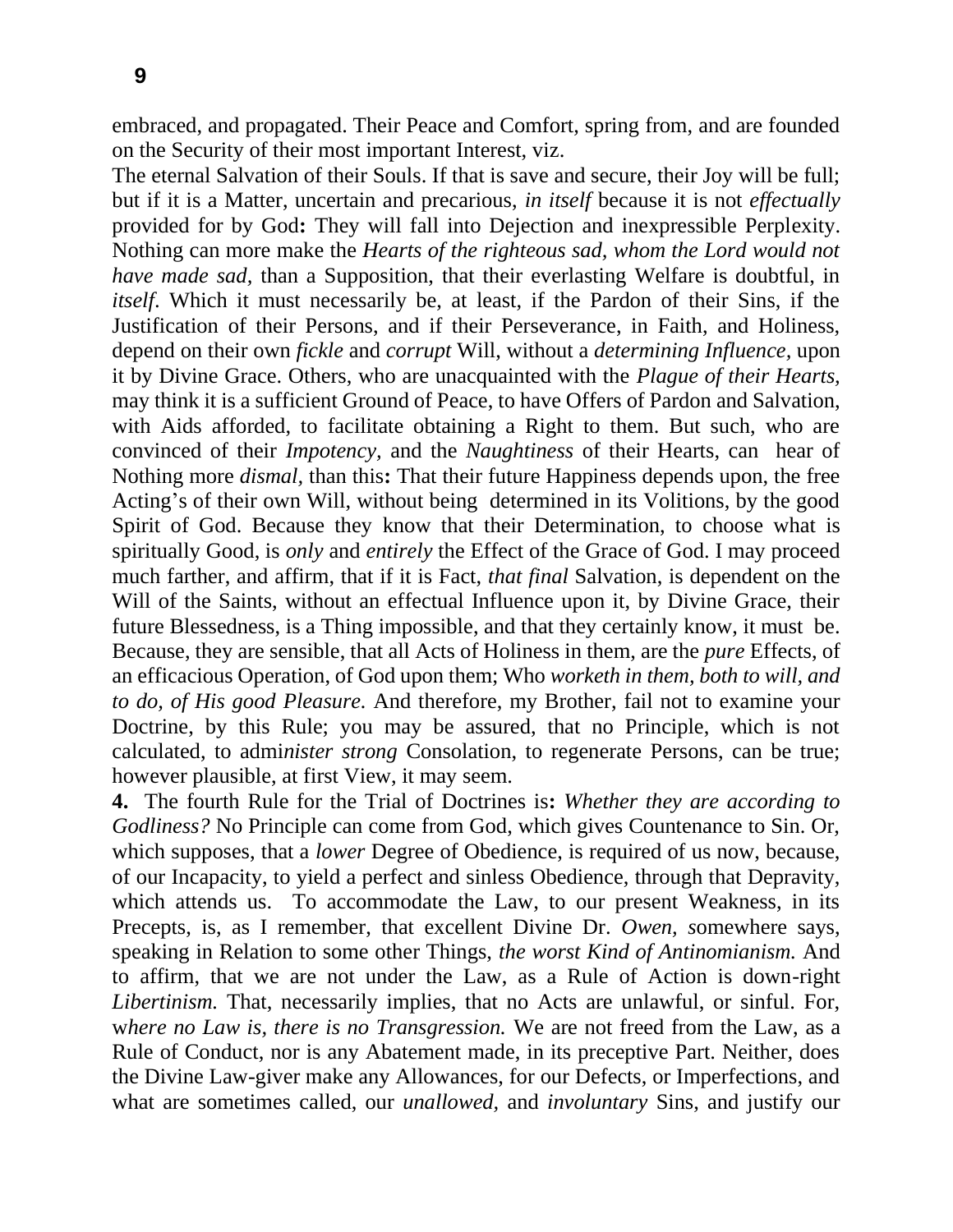Persons, on the Ground of a *partial* Obedience, to His just and holy Law. My Brother, you ought strictly to examine your Doctrine, by this Rule, and not advance any Principle, which is inconsistent with the Purity, Perfection, and extensive Commands of the Law. For, God cannot abate of the Strictness of his Precepts, in order to save Sinners, nor justify their Persons, without a Righteousness, that is fully answerable to them, in their utmost Extent. As you are not to corrupt evangelical Truths; so you must maintain the Doctrine of the Law, in its Purity, and full Compass. If you fail of doing that, you will not *approve yourself to God, as a Workman that needeth not to be ashamed,* nor, *rightly divide the Word of Truth.*

**5.** The last Rule, whereby you should try your Doctrine is**:** *If it be consistent — Truth is one and uniform.* Contradictory Principles cannot possibly be Truths. One, or other of such Principles, must certainly be false. There is no Inconsistency in the Gospel. It is all of a Piece. Your *Word,* or your Preaching, let it not be *yea* and *nay*; but *yea, yea. If the Trumpet gives an uncertain sound, who shall prepare himself for the Battle?* Works and Grace, as Causes of Salvation, are *Opposites.* And, therefore, do not attribute it *partly* to Works, and *partly* to Grace; nor ascribe it, sometimes to one, and sometimes to the other. There have been many, and I fear there are still too many inconsistent Preachers. Sometimes the doctrinal, and applicatory Part of a Sermon, *clash* and *disagree,* either through the *mistaken* Conceptions of the Preacher, relating to some Points, or for *Want* of a due Consideration, in what Manner to express himself, so as that his Discourse, may in all Parts of it be uniform, and consistent. The former, is the Effect of a wrong Judgment, the latter is a Discovery of a Neglect to *compare spiritual Things, with spiritual.* Let it be your Care, that neither may be found in you.

These Rules are most plainly scriptural, and, therefore, infallible. No Doctrine, which eclipses the Glory of Divine Grace**:** Which excludes not Boasting**:** Which is not a proper Ground of *strong* Consolation, in the Saints**:** Which is not according to Godliness**:** Which is inconsistent, or agrees not with the Analogy of Faith, can be true. My Brother carefully examine every Sentiment, by those plain and easy Rules. You may be certain, that those Principles, are Divine Truths, which agree with them, and, that those which do not, are Errors, let who will embrace, and defend them. If Men would but try their Notions, by those Rules, and be determined, in their Opinions, by them, which we all ought to be, they could never *pester* the Church with pernicious Doctrines, which many have done, to the Dishonor of God, and the inexpressible Grief of pious Souls. I hope that you will never be guilty of acting such a Part, through Inattention to this necessary Duty. Which, I beg Leave, most earnestly to recommend, and press upon you. By no Means fail of closely attending to it. And never be ashamed of, nor afraid to preach Doctrines, which are capable of being proved true, by those Divine Rules; though many may object to then**:** The Gospel always had, and we must expect it will have, numerous Opposers**:** So long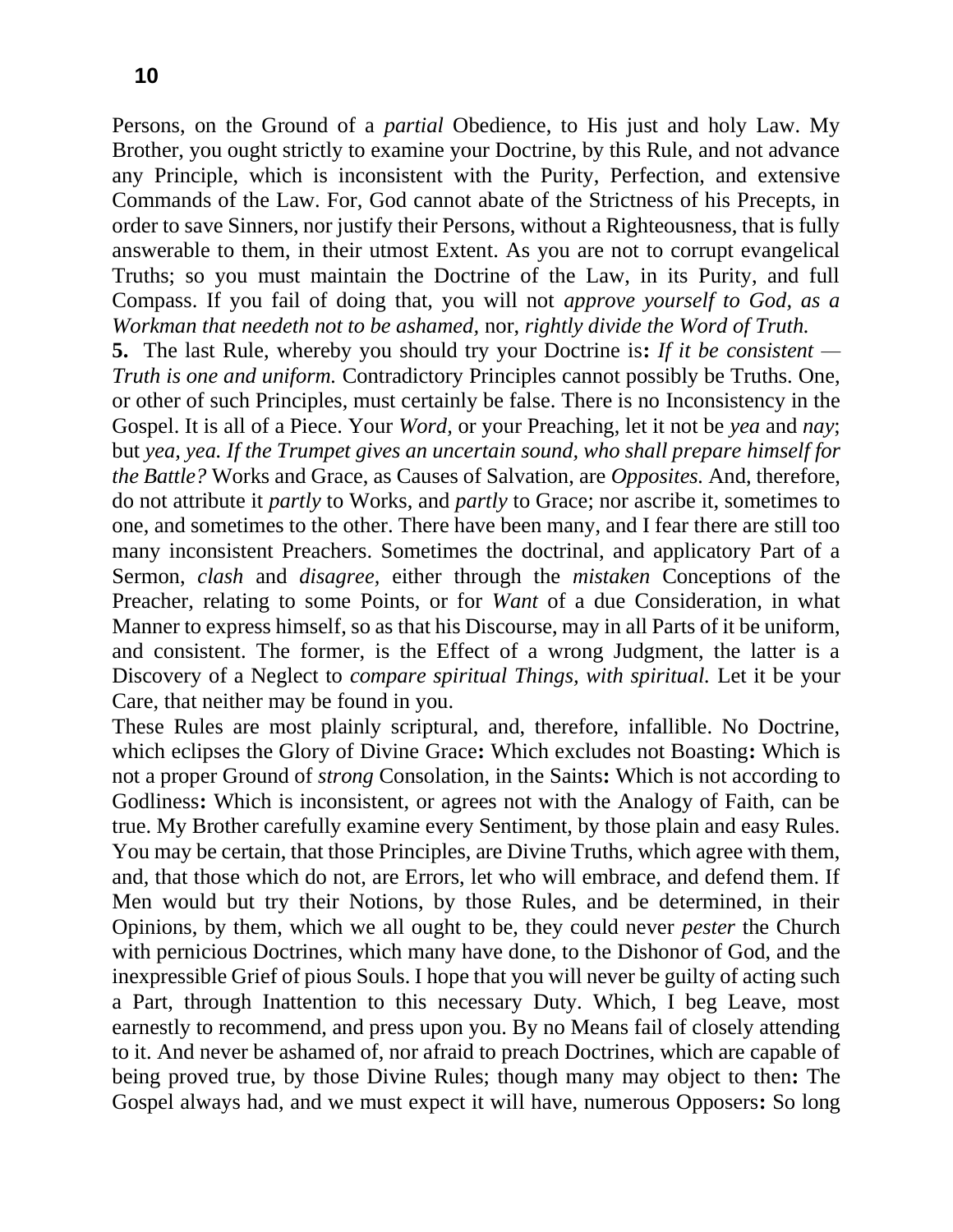as the human Mind remains *carnal* For, that will eternally esteem the Things of the Spirit of God *Foolishness,* and such, as ought to be rejected, by *every wise Man.*

**VI.** *Continue in them. It is the Duty of a Minister to abide, in the Ministry, into which he is put by Jesus Christ.* No lucrative Views,

or temporal Advantages, ought to induce him, to desert that most important Service. Nor should Discouragements, which he may meet with, therein, cause him to quit it. Neither, should he think of discontinuing, in that Station, unto which he is called, by the Head of the Church, because of those Oppositions, which the Enemies of the Gospel, make against. him, in his Work. He ought to *endure Hardness, as a good Soldier of Jesus Christ.* No Man can justify himself, in leaving a Service, unto which, he hath Reason to think, that he was called of God, either for Profit, or on Account of Difficulties, which arise to him, in his Attendance unto it. Having *put his Hand to the Plough,* no *enticing* Allurements, or *formidable* Oppositions, should prevail with him to *look back.* And, my Brother, as you are to abide in this honorable Vocation, so, you must continue, conscientiously, and diligently, to attend unto the Duties of it. You must not grow weary of a *painful* and *close* Study of the Holy Scriptures, and the Doctrines, therein, contained, although it is a *Weariness to the Flesh,* and it may impair your natural Strength. Pray, that you may be enabled, by Divine Grace, to persevere, in the Practice of those Duties, which are enjoined on you, in your ministerial Character.

That you may meditate in a proper Manner, on the Things of God. That you may give yourself wholly to them. That your Heart may be fixed on them, and your Joy and Delight be in them. That you may be influenced to take Heed to yourself, as a Christian, and as a Minister. That you may be assisted, to take Heed to your Doctrine, and strictly try it, by those infallible Rules, which I have mentioned, and which are so plainly Scriptural. To this End, that your Proficiency, in the Knowledge of sacred Things, may appear to all Sorts of Persons, both to the Friends, and Adversaries of Truth. And also, in every Article of the Christian Faith. Unless you so do, you can't reasonably hope, to be *a Workman, that needeth not to be ashamed.* Nor expect, that happy Effect to follow, which is proposed to our Consideration, as Ministers, in order to quicken us unto Diligence and Care, in our important Work. That is,

**VII.** *In doing this, thou shalt both save thyself, and them, that hear thee. A very animating Consideration indeed!* What, that is more important, and striking can be urged, to engage us to Diligence, Care, and Perseverance in our Work, as Ministers? Our own spiritual Welfare, and that of others, who attend on our Ministry, under the Blessing of God, it seems, will be promoted, thereby. Your due Attendance to the several Branches of Advice, given in the Text, will be conducive, to the Preservation of yourself, and your Hearers, from embracing Principles, which are dishonorable to God, destructive of the Consolation of the Saints, and are likely to have an ill Influence, on the Morals of Men. *And,* therefore, be diligent, in your Studies, in order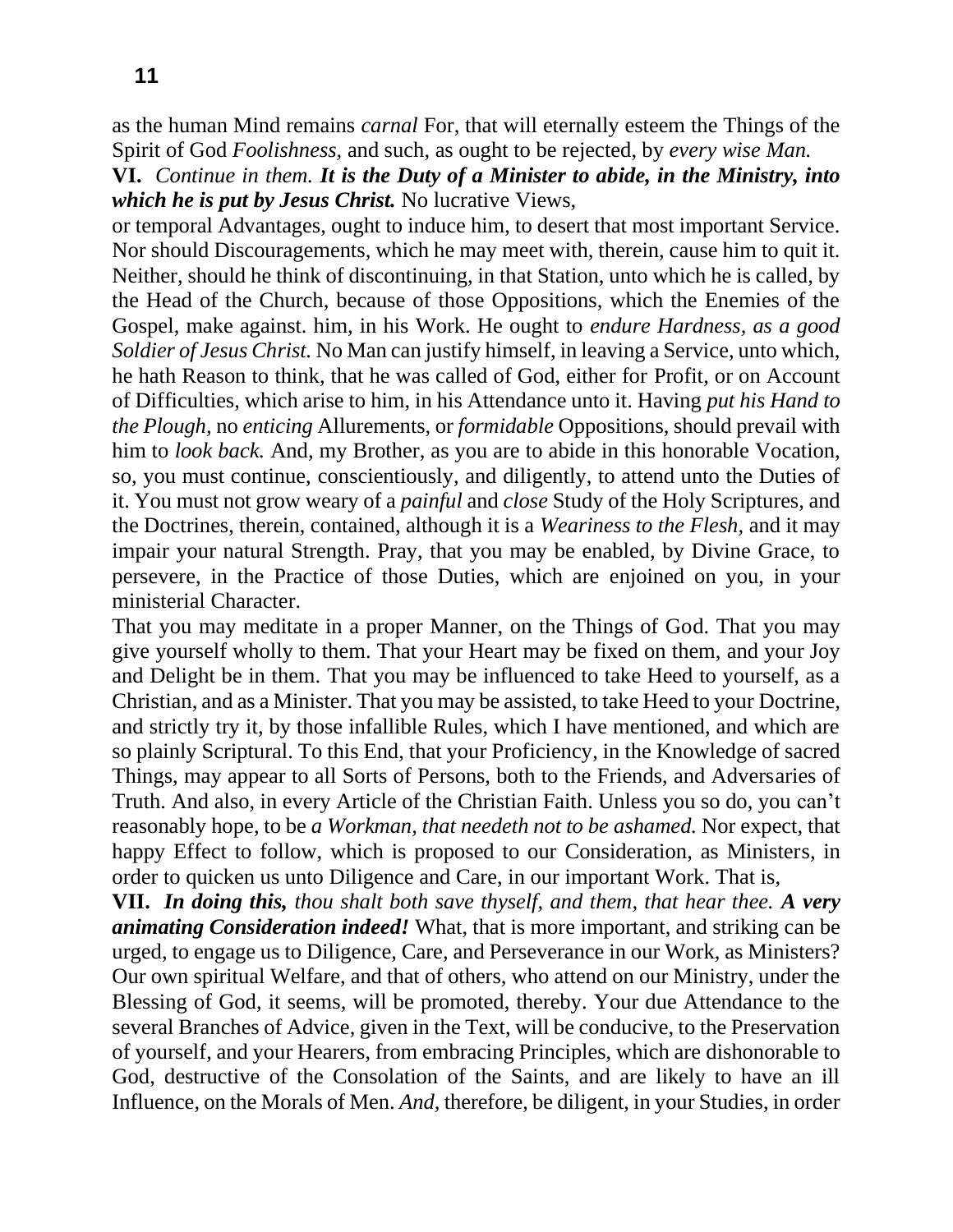to increase your Acquaintance, with those Doctrines which it is your Duty to preach, unto Ends so salutary and important. We cannot be engaged in a more noble Service, than the Propagation of evangelical Truths, the Establishment of the Faith, of the Saints, and the Promoting of Holiness, in them. Shall we then think any Labor too great, to answer Purposes, of such vast Moment? Surely, we cannot. Besides, as the Gospel is *the Power of God to the Salvation of them that believe,* and, that *Faith cometh by Hearing,* wherewith, Salvation, is inseparably connected**:** No Consideration, more weighty, can be thought of, to excite us, unto Care and Assiduity, in our ministerial Function. Let us never grow weary of *intense* Study, and *laborious* Preaching, since it is the Pleasure of God, thereby, *to save them, who believe.* If we have a due Concern for the Glory of God, and the Good of immortal Souls, nothing can give us such Satisfaction and Pleasure, as being instrumental, in the eternal Salvation of any of those, for whom, the Son of God, graciously condescended, to obey, suffer, and die on the Cross. This is a Consideration of the *most animating* Nature, to stir us up to use Diligence in our *Work.* If we act under its Influence, we shall not *faint,* and *grow weary,* of the *most painful Labor.* Thus, my honored, and beloved Brother, I have attempted, briefly, to explain, the several Branches of Advice, given to you, in there Words. May the Lord assist you to practice, the important Duties, therein, recommended! And, my Desire is, that you, and this Church, many Years hence, may have Occasion, to look back, on the Solemnities of this Day, with the highest Satisfaction, and Thankfulness.

## **FOOTNOTES**

That which I here intend might be illustrated by the divine Reasoning of the inspired Writer to the *Hebrews* in various Instances. How clear and full are the Proofs which he produces, to evince the Dignity of the Person of Christ, as inclusive of both his Natures, divine and human, in the first Chapter of that most admirable Epistle? In what a convincing Manner does he prove, that Christ is a Priest, and a Priest not after the Order of *Aaron*; but of another, quite distinct from? And with what Perspicuity does he prove, that the *Sinai-Covenant* was to wax old and vanish away?

Also, that Christ is the Mediator of another, and better Covenant? And that, therefore, *the Sinai-Covenant* was not intended, *really,* but only, *typically,* to take away Sin? And, consequently, that the Pardon of Sin, and Salvation from it, could not be expected, by the Observance of any, or all the Rites, which were instituted, in that Covenant. There and other Instances, in that Epistle, are most excellent Directions, how we are to demonstrate and confirm evangelical Truths. When I consider the Scope of the divine Writer therein, and the Manner of his treating on the many important Subjects, upon which he discourses, I cannot but think it is exceedingly strange, that any should object to an argumentative Way of Preaching in order to confirm the Truths of the Gospel. Some so do, it may be, out of Supinates,